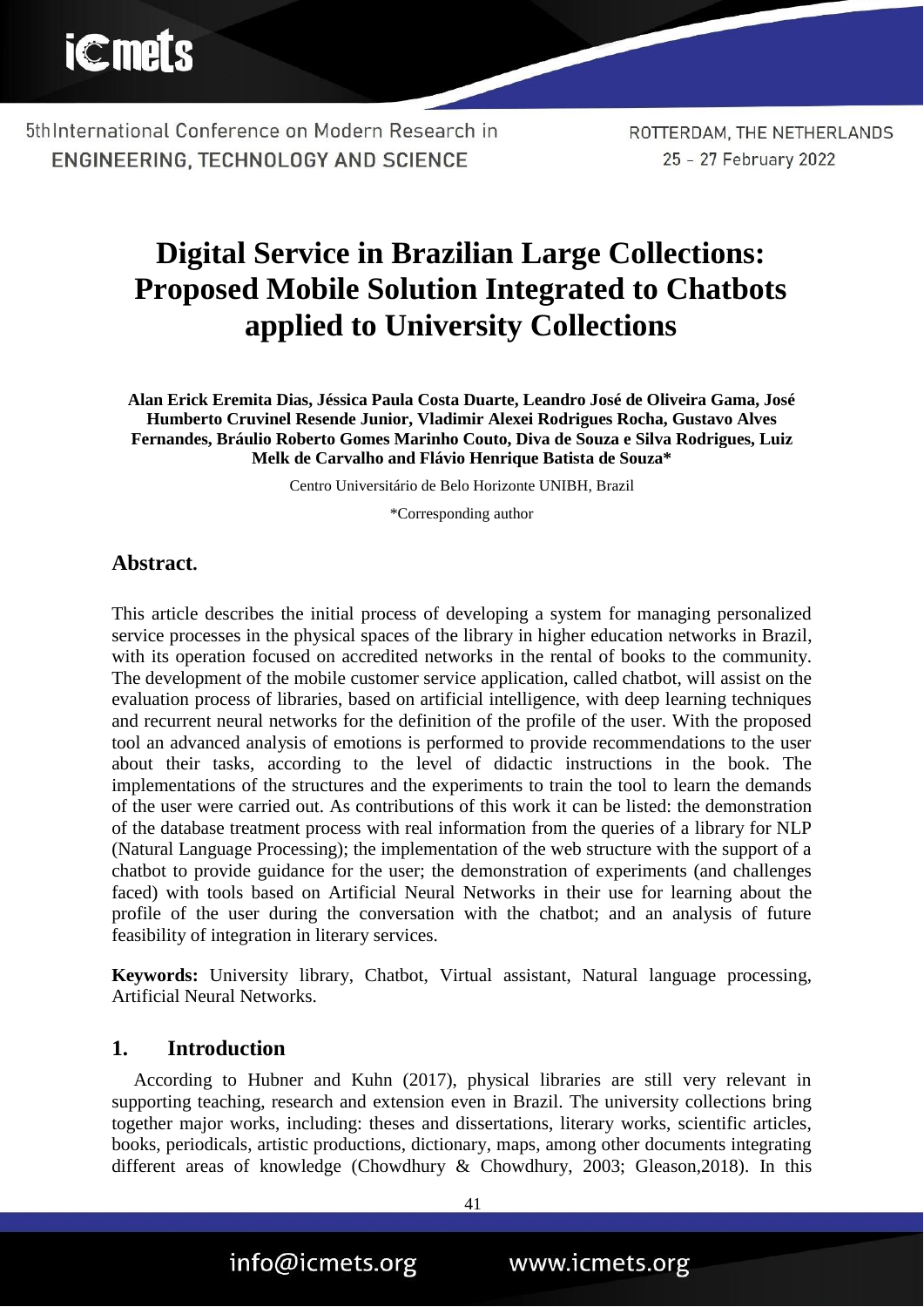

ROTTERDAM, THE NETHERLANDS 25 - 27 February 2022

scenario, a question becomes pertinent: with so much exposure, who has never been lost in the search for a book?

The service systems of university libraries have been reflecting on the quality of services provided, both in personalized service and in face-to-face service, extended to the academic community (faculty, students and employees) and the general community (community of other institutions, researchers, students of exchange and other visitors). Providing consultations, renewals, journal reservations and all other exposed materials for the dissemination of knowledge. According to Cristobal (2018), although the educational function is the most prevalent in university libraries, it is the quality and speed of access to information that retains customers and inspires new readers.

In this context of personalized service, intelligent agents are widely used tools, automatically and humanized, in applications designed to provide solutions similar to the actions proposed by humans. The development of a more robust chatbot is based on Artificial Intelligence, including several areas that are covered such as machine learning, deep learning and artificial neural networks. In the understanding and communication of the human with the machine, Natural Language Processing (NLP) is an aspect of artificial intelligence that manipulates human language (Kang et al., 2020)

The classic NLP processing models, from Deep Learning (machine learning), are trained with various texts aimed at pre-established rules of pre-programmed questions and answers. In this context it is possible to only receive input sentences from responses related to the training established. In other words, in the automatic system, the service menus are used as rules, where it is typed several numbers until the final objective (Kang et al., 2020). Among the techniques used, there is deep learning with neural networks, recurrent in the recognition of images and texts. This model tends to provide better performance, as it processes two tasks, encoding and decoding texts (Kang et al., 2020; Deng & Liu, 2018). The objective of deep learning, in addition to recording the history of the student in the database (date, time of access, their reading profile, age, course, subject, current period), is also to recommends based on the preference of a reading. Thus, the user profile is modeled, providing future accesses with more precision in the indication of the literary works.

When using personalized service, it is possible to present a summarized form of the classification of the researched work, estimated reading time, and guidance on its geolocation. Providing a virtual tour within the collection on the path to follow until the researched book. Thus, contemplating not only veterans, but mainly newcomers and the external public not familiarized with the academic space, the cataloging and ordering of books on the shelves. Generating an incredible experience using immersion and interaction features with directional icons and consequently, bringing more credibility to the institution. In the Brazilian scenario, it is possible to verify that other research have somehow addressed the aforementioned theme, such as García & Vieira (2010), who observed, after research, that the 2.0 libraries are using the web 2.0 tools in the composition of their services. The technologies with the highest incidence were in reference and information services, DSI-Information Dissemination and user service, and the most used tools were RSS (Really Simple Syndication), Blogs and chats.

Thus, the general objective of this research is to unite in a single platform the access to libraries for new features, maintaining a flow of spontaneous conversation, without the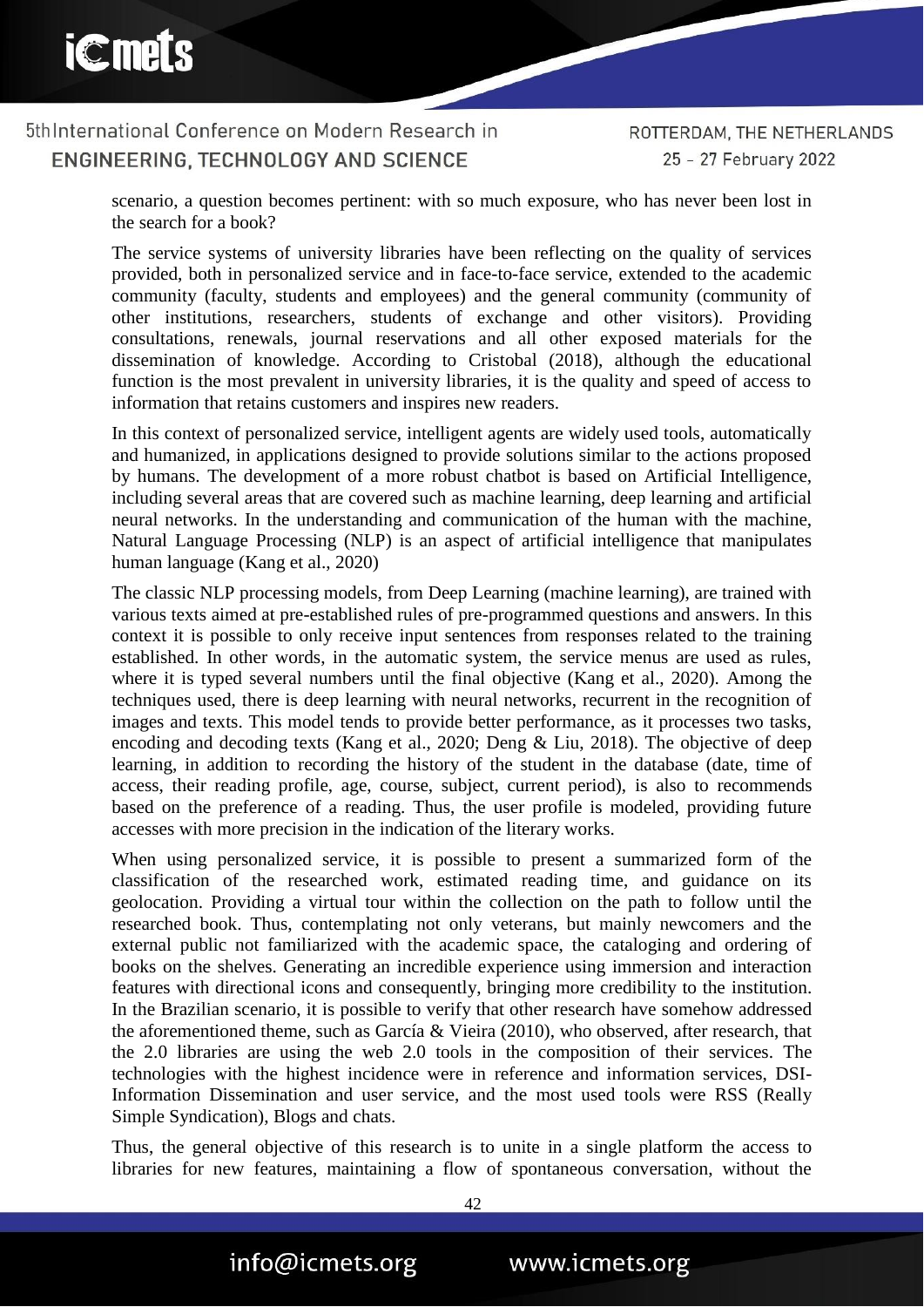ROTTERDAM, THE NETHERLANDS 25 - 27 February 2022

perception of artificiality, in a simple and quick access of its trajectory to meet the intellectual printed content through augmented virtual reality considering Brazilian context. Therefore, the aim is to: better understand the profile of readers when evaluating behavior to provide important information for targeting literary products and services; training a chatbot for the academic environment and projecting a three-dimensional scenario of intuitive directional movement in the location of works housed in the collections; development of a structure based on recurrent artificial neural networks to recommend readings by the profile of the user.

This study is justified by the demand for intelligent, useful and accessible tools for the academic society in the orientation and dissemination of scientific knowledge, through an element of paramount importance in this context: the library.

## **2. Theoretical foundation**

The main concepts that supported the research to be presented in this article, and were previously mentioned are the NLP, the Data Analytics and Chabots, together with some new paradigms such as Library 2.0, or virtual library. The Library 2.0 represents the versions or generations, based on the changes in the service profile over time in relation to the computerization of the services and products offered. An idea of a participatory library, engaging the internet user to the space of content creation and collaboration in an online donation process (Leitão, 2013). In addition to the above concept, in relation to Machine Learning concepts, some techniques were relevant to the research, such as:

- **Deep Learning:** is a term widely used in machine learning, in order to solve problems that work with neural networks with many layers. This technique allows prediction from a large volume of structured or unstructured data (Deng & Liu, 2018).
- **Artificial Neural Network (ANN):** it works in a modeling with mathematical functions to understand complex problems in a set of characters and generate results (Abiodun et al., 2018).

To implement the solution, some development tools were used (Goyal et al., 2018):

- TensorFlow: is an open-source library for manipulating and creating multidimensional tensors in machine learning to decipher patterns.
- Seq2seq: The Sequence to Sequence neural network model consists of using a recurrent neural network, with an LSTM (Long Short Term Memory) to encode a sequence of words or characters in a source language into a fixed-length vector representation and , then decode from that representation using another ANN in the target language.
- Pandas (Python Data Analysis Library): library for manipulation and transformation of raw data into other data with 'slice and dice' indexing functionality, with aggregation and selection of data subsets in the application of Machine Learning algorithms.

43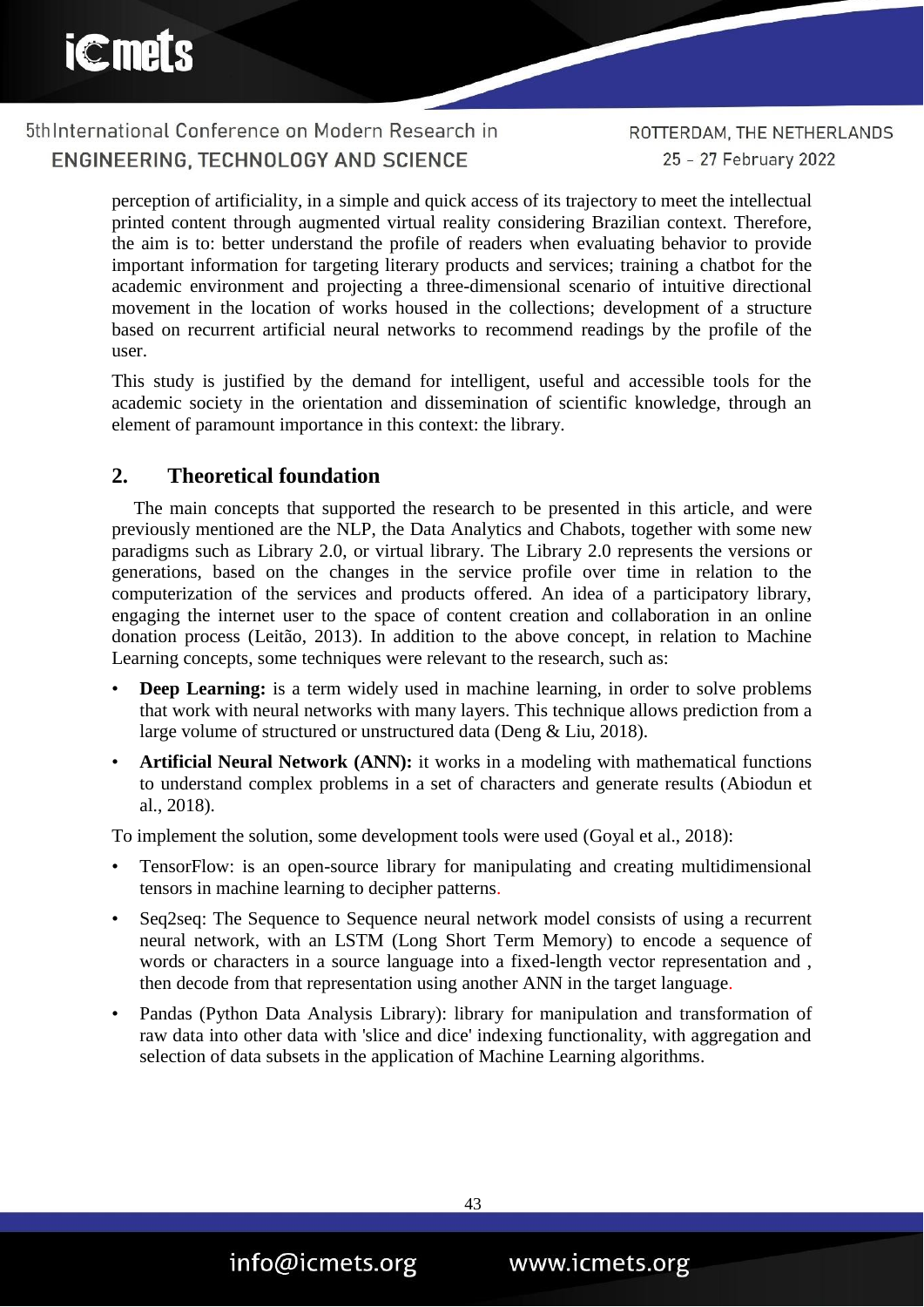ROTTERDAM, THE NETHERLANDS 25 - 27 February 2022

- Bag of Words: Simplified textual representation technique, considering relevant words for its models, that is, more frequent words in the text according to the repetition limit criteria.
- Embedding Layer: Its objective function is to map words to real number vectors used in the last decoder process.

Such tools were used for the development and implementation of the proposed solution.

## **3. Methodology**

For the experiment, it was used a dataset from a real customer and another custom corpus model in a conversation structure with simulated questions and answers pre-defined with approximately 2,000 records. The research method was structured in the following sequence:

Step 1: Modeling and implementation of the structure based on a Microsoft SQL Server relational database in the behavior of storing chatbot data, based on information mining from data frames. The service interface with the Angular platform, which connects the specialist agent to external systems.

Step 2: Implementation of the Seq2Seq model representing a sequence of events that occur to make recommendations for literary works and a targeted search for copies within the collection.

Step 3: Study of accuracy and measurement procedures in machine learning problems, especially in the case of classification.

Thus, the application of the chat bot will be related to the management of literary works within university collections, considering that the peculiarities of the educational sector form readers and shape the world. Based on this definition, an expert agent named Biu, from the acronym University Library, was implemented with Recurring Neural Networks in order to improve the vocabulary of recognition and translation of contextualized texts for each node of the dialogue.

## **4. Results**

#### **4.1 Developed Structure and its Flow of Operation**

Biu's basic task is to provide the best response to any interaction with the user, providing relevant, dynamic and very realistic information. Figure 1 presents the conceptual functioning of the intelligent agent using deep learning. More specifically, when a text input is provided, the processing is represented in a flowchart (see Figure 2), signaling the derivation of the request within the conversation flow, or, recognizing the intention of the user to change the context.

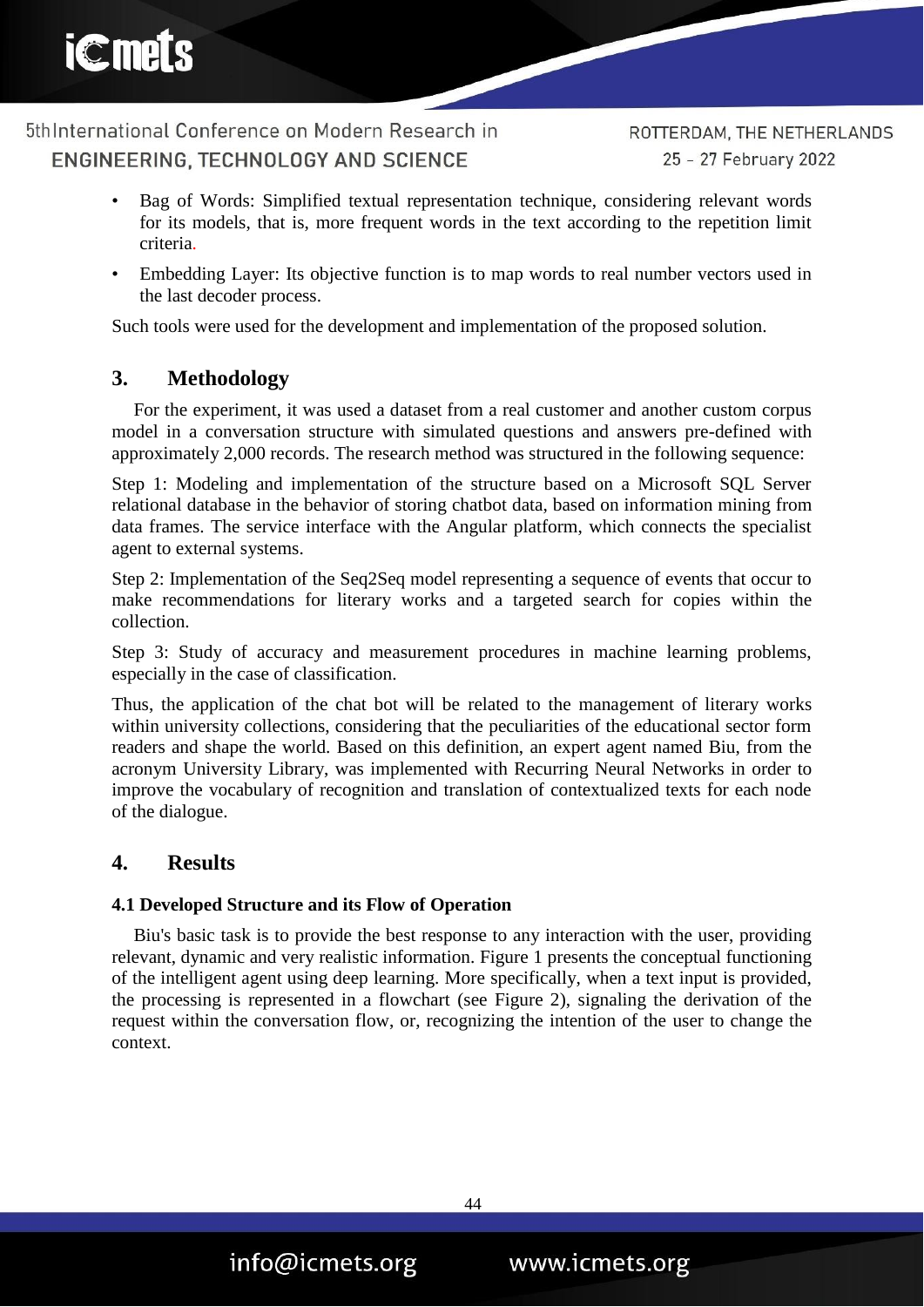ROTTERDAM, THE NETHERLANDS 25 - 27 February 2022



For a fictitious dialogue to have more focus and relevance, the conversational agent needs to be able to understand the intentions of the message, see the unknown measurements (new context), and learn to deduce the desired results without having to redefine the algorithm with new response rules. As a solution, the assistant agent was developed with the concatenation of the Natural Language Processing areas and Deep Learning techniques.



*Source: Authors, 2021.*

The development of Biu is defined in two distinct modules: an administrative module and a constructor module. These modules work separately but use self-produced data to perform their tasks. The administrative module aims to allow the manipulation of the internal database of the application, in addition to viewing the messages that Biu classified. These tasks are divided into 2 sub-modules: Database and ASPNET.Core Web API. The next module,

info@icmets.org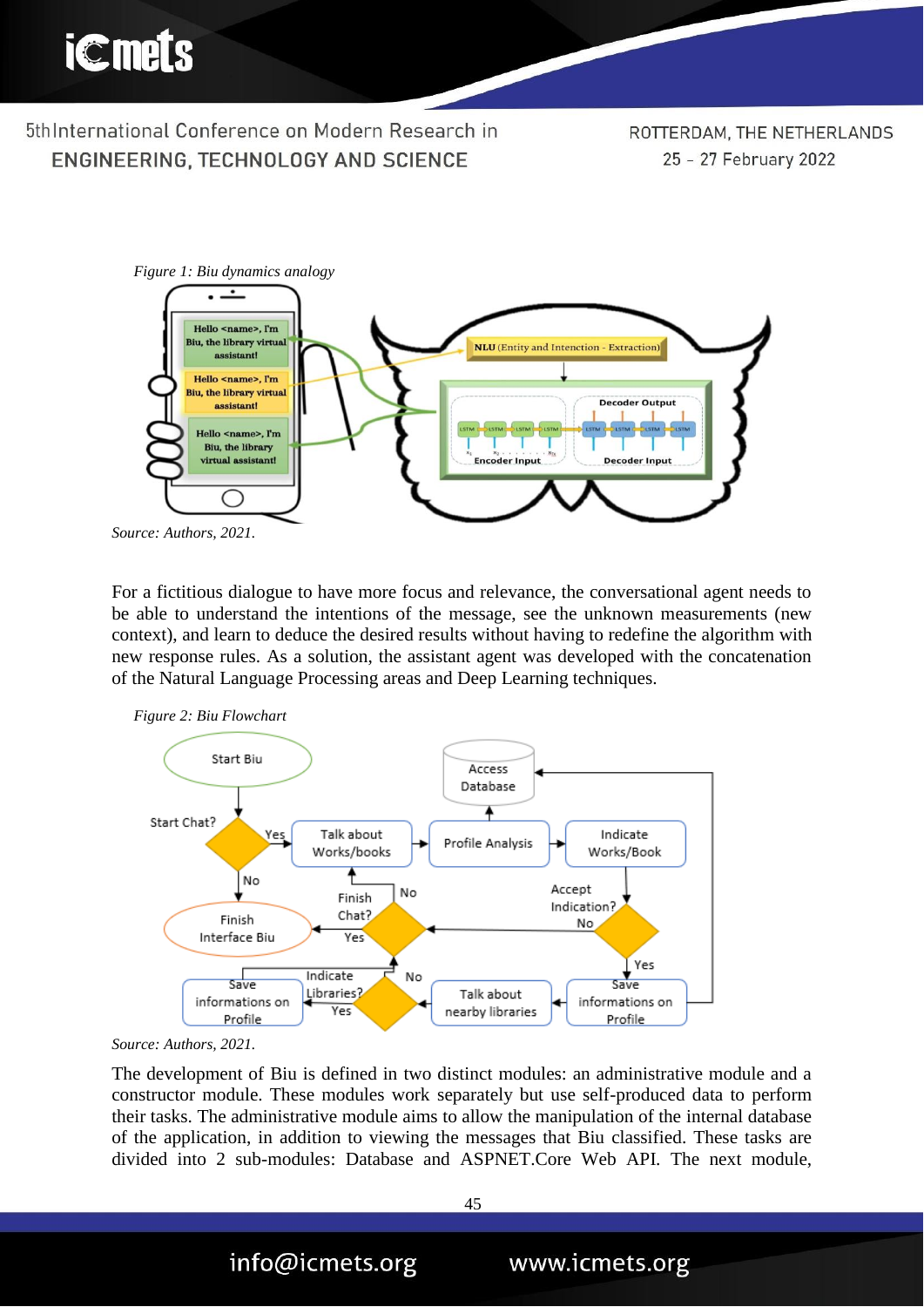ROTTERDAM, THE NETHERLANDS 25 - 27 February 2022

constructor, has the objective function of applying all of Biu's learning techniques, including training. They are subdivided into: Data pre-processing, RNR construction, Seq2seq architecture, training and results.

#### **4.2 Administrative Module**

The implementation of the administrative module had a MySQL Server database to store data on books, authors and user profiles. For its operation in Biu, the ASP NET.Core Web API was applied, which operates in the integration of the database with the Biu backend in accessing data. Through RESTFull requests, with post methods, it requests data such as the number of books available in the collection, location and user profile data.

#### **4.3 Builder Module**

#### **4.3.1 Data Pre-Processing**

In the development of an artificial intelligence system, the access to a database is the foundation for training, and as the main process data pre-processing (PDD) represents the standardized form of data for learning the recurrent neural network.

Figure 3 represents the set of activities applied to Biu in through the knowledge flow. As the first corpus, a dataset from a real client was used, originating from the works available in the collection of UNIBH (University Center of Belo Horizonte), containing 23,413 records (rows) and 24 series (columns) containing semi-structured data with the extension .xlsx (Microsoft Excel file). However, the knowledge extracted from this data frame was effectively the datapoint: the book name, author and category.



info@icmets.org



*Source: Authors, 2021.*

In the second dataset, the custom corpus model contains more than 100 conversation exchanges between two characters, with sampled conversation pairs in .TXT files with the following models: one IDs for each conversation line of the character who uttered the phrase and text of speech. Pre-processing starts with the normalization of data for learning, transforming unstructured texts into structured texts, through a script that configures the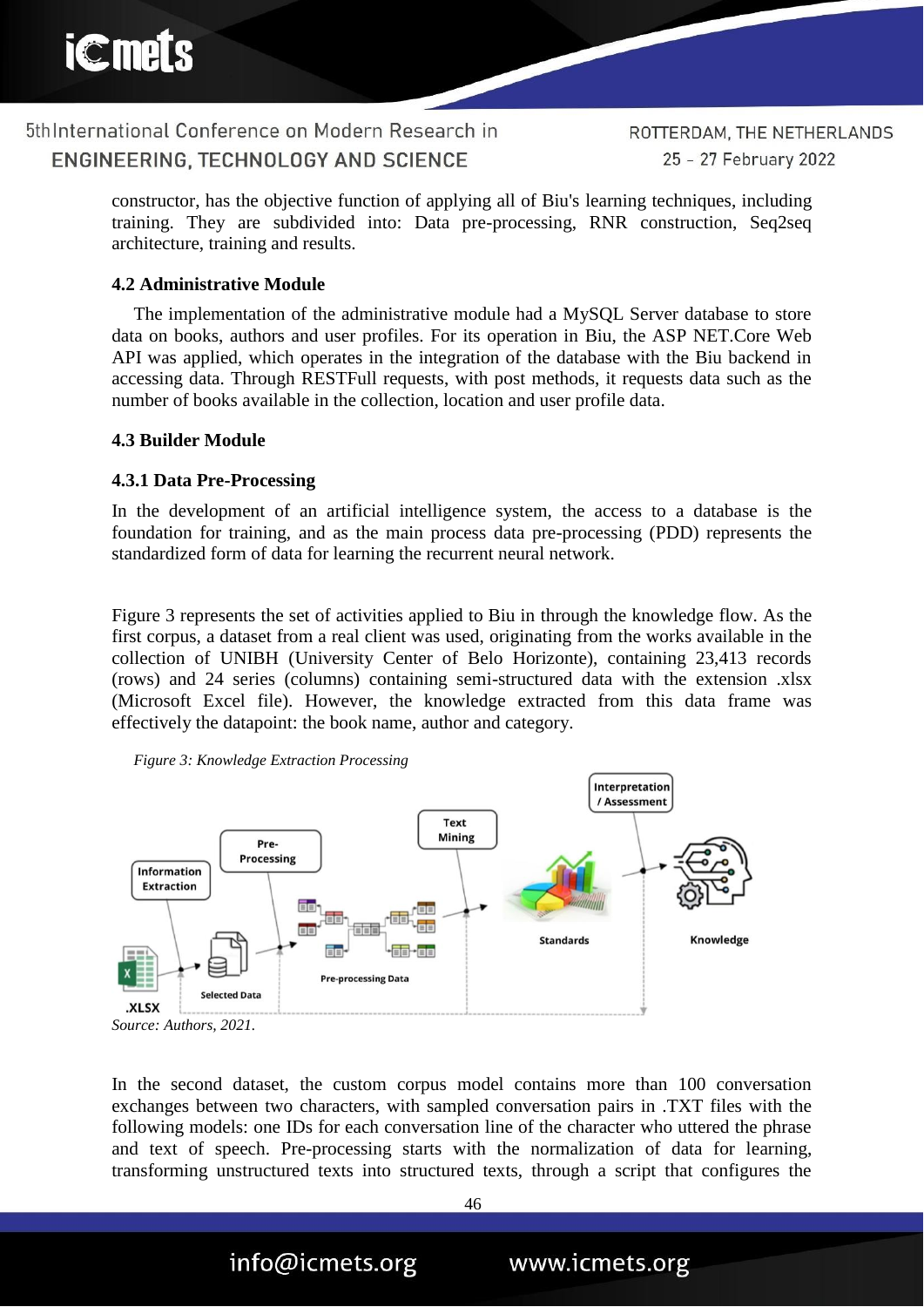

ROTTERDAM, THE NETHERLANDS 25 - 27 February 2022

words into a more objective vocabulary for training. Basically, the concept used in conversational modeling involves word vectorization, entity recognition and intention classification. The last two being one of the ways to abstract the text for analysis, and the first technique that helps to reach this abstraction.

This weighting, defining the weights of each word within the context, used the intention classifier technique, simply assigning a weight to each word. Thus, when passing a certain text to the neural network, it will check which words are more likely to appear and thus consider it as output. Two lists are extracted, one with predictive attributes and another with expected responses. The text is separated into a list of words that make up this text to remove irrelevant terms in context, such as special characters and invalid or null data. Thus, making the vocabulary more objective for training the recurrent neural network. As a sign indicating the beginning and end of a sentence, <INIT> and <FIN> labels were assigned for the learning model to be able to identify, in sequence, when the prediction starts and ends. The optimization of training, due to memory space or processing execution time, in this case, the number of examples and attributes available for analysis can make the use of pattern extraction algorithms unfeasible.

The selection and removal of infrequent data was necessary with the creation of a quantitative variable to go through each word individually and check its relevance or repetitions within the data set. The reduction was to increase the number of values of certain attributes (number of times the word must appear in the text) in the count lower than 2 times. In other words, words that appear in the limit lower than 2 times in the text will not be considered for training the recurrent neural network, as it will not help much in the learning process of the algorithm. Another crucial step is the translation of textual values to an integer value, as the neural network does not understand a sentence but a number, that is, each word read will be replaced by a numerical value. This conversion, as a knowledge base, is the tokenization process that indicates the occurrence of words, in a sequence, with the implementation of a numerical index in each vocabulary, resulting in a sequence of words interconnected by space and by delimiting symbols, such as shows figure 4 below.

*Figure 4: Representation of the tokenization process* Olá! Gostaría de saber quais os livros de ciências médicas têm disponível para empréstimo? 19,  $[1, 5,$ O.  $9, 23,$ ヲ, 1, 6, 9, R. 4. 32. 20. 21  $(INIT)$ (FIN) *Translation: Helo! Would you like to know what medical science books are available for loan?*

The delimiter symbols are assigned in the sentence to identify the beginning (INIT) and end (FIN) of the sentence and to indicate the Words irrelevant to the Limit <PIL> of occurrences as association to the text. The sample selected for processing was defined in 1,000 works of the real dataset. These were defined in three small blocks: within a limit of 70% for training and the remaining 30% for the final test of the model. Once the data standardization process is finished, the next step is to introduce it to the recurrent neural network.

47

*Source: Authors, 2021.*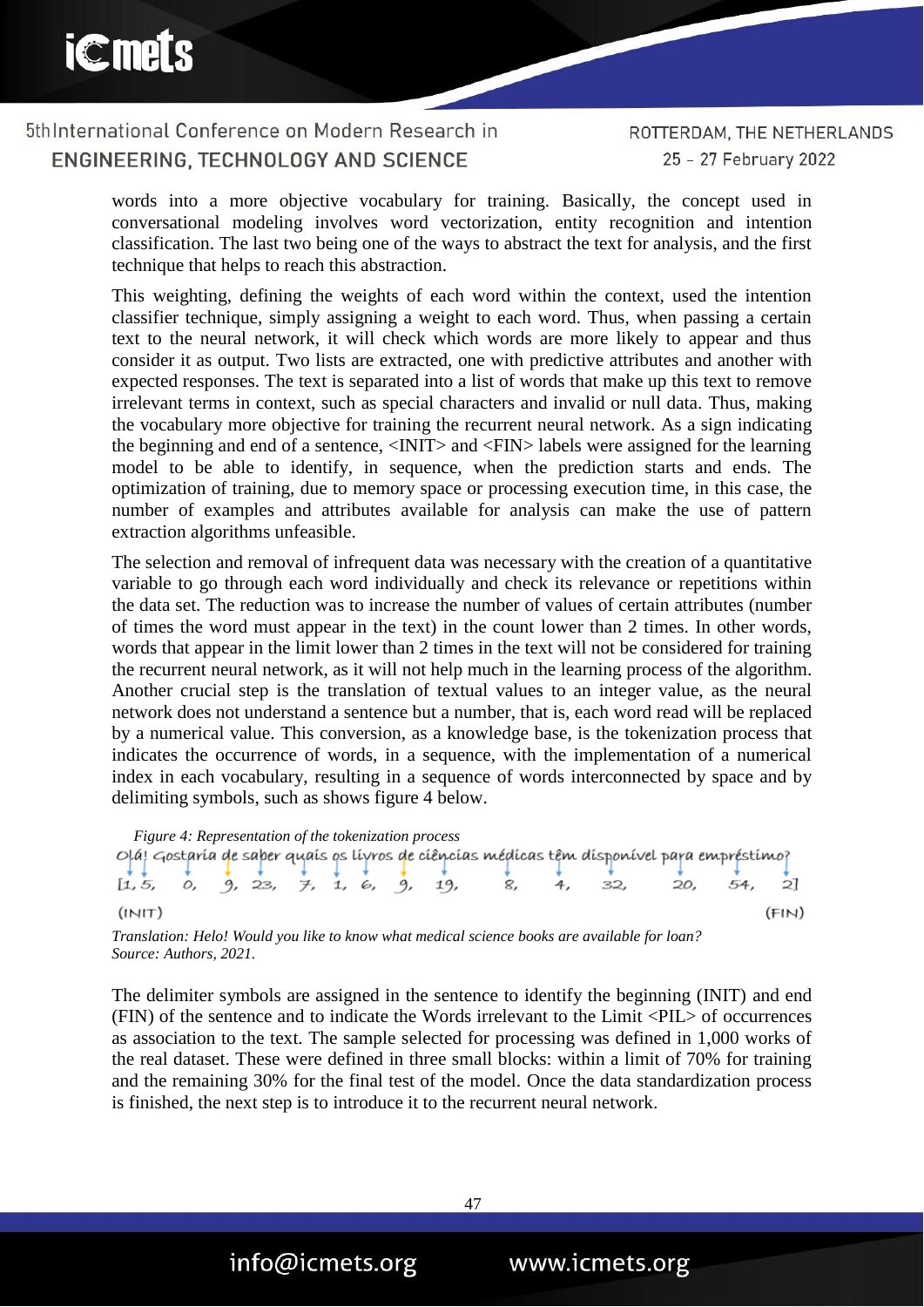ROTTERDAM, THE NETHERLANDS 25 - 27 February 2022

#### **4.3.2 Construction of Recurring Neural Networks**

To create the network, using the TensorFlow library, a sequential model was instantiated, since Biu is working with time series (ordered). Then, a number of neurons with a repetition module of an LSTM (Long Short-Term Memory) were instantiated. In the network topology of Figure 5, it represents the node structure of the layered dialog.



*Source: Authors, 2021.*

In this example, as a prediction of a book, three attributes or three characteristics are assigned on the network like (author name, subject and publisher) as a basis and as a result it is returned the characteristic which is the name of the expected book. These data have a temporal dependence. For the flow of a dialog, the reading of each sentence follows a sequence of words per word. In other words, to make a prediction it is necessary to consider seasonal events and verify the previous word to predict the later one.

The artificial synapse has the same objective as the human brain synapses, that is, it has the functional objective of transmitting information between neurons considering the highest degree of importance in the learning process of the neural network with its weights. These neurons have a softmax activation function, which forces the neural network to present the probability that the data represents the defined classes. The objective is to pass as parameter the output binary numbers so that the neural network learns the weight to make the automatic prediction. That way, when the model detects unknown measurements, it can infer from these data which book it is likely to represent.

That is, from an existing dataset, learn to deduce desired results without explicitly programming the rules for those results. The recurring neural network receives as input both current data parameters and previous processes in a loop. These repetitions allow the pertinent information to persist to proceed with the conversation. In other words, when at a new time (period between one access to another) the reader consults a specific book on a subject, the bot is able to indicate new works based on the history of consultations of the behavioral profile of the reader.



info@icmets.org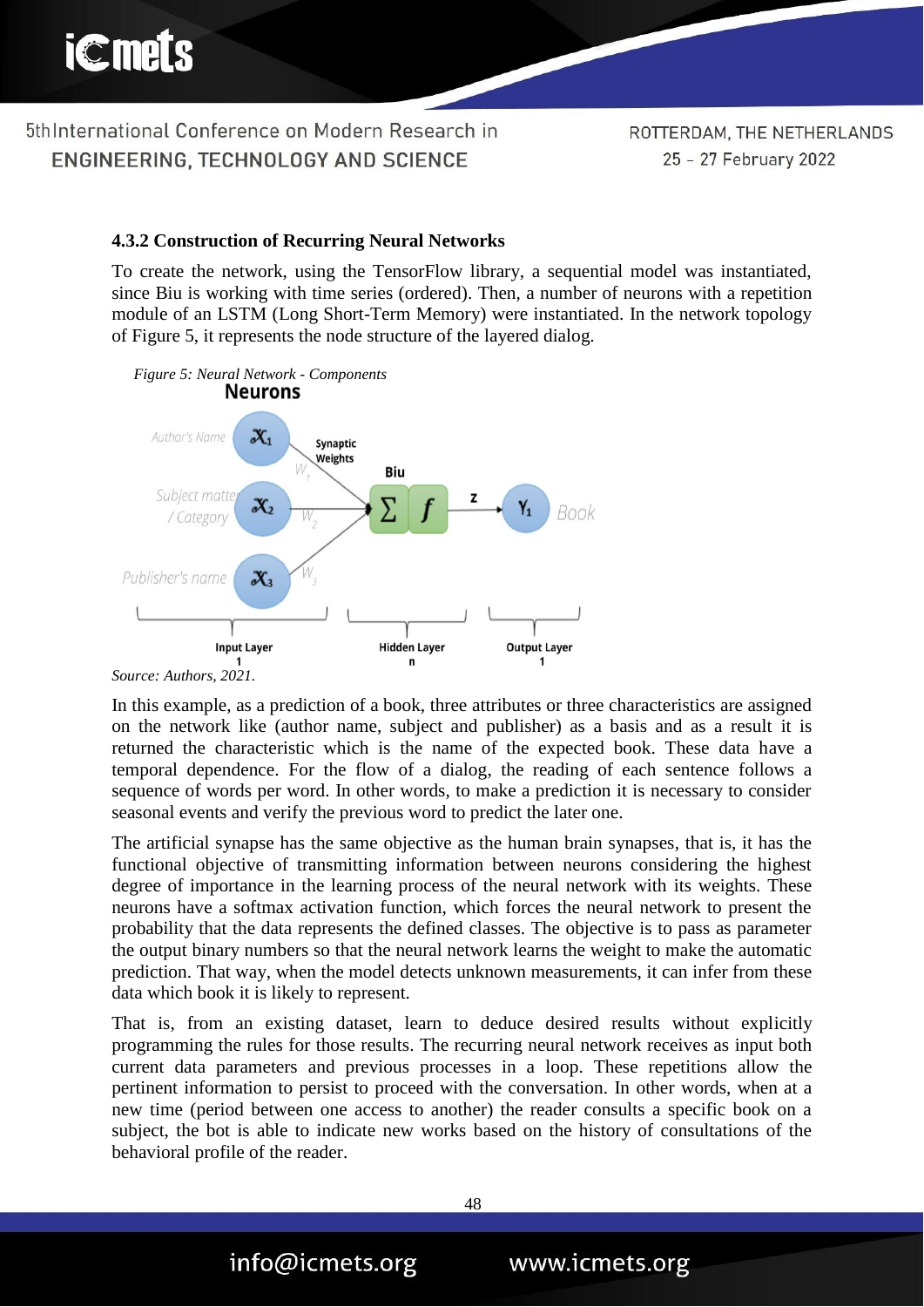ROTTERDAM, THE NETHERLANDS 25 - 27 February 2022

#### **4.3.3 Seq2seq architecture**

Biu's architecture uses recurrent Neural Networks with two LSTM neurons known as Encoder-Decoder, which models the relationship between sequence, being one network to encode and another to decode. In this step, with the instance of the TensorFlow library, placeholder tensors are created, in Portuguese empty space, which will be used during training with input (text) and output (text category) values. As an overview, they are undefined tensors, which will be given a value later. The idea of the Sequence-to-Sequence model is to use supervised deep learning techniques to process a data sequence as input into a domain-specific recurring network and have the ability to produce other data in another dimensional space aligned with each input token to the output.

In practice, it happens like this: when reading a sequence, a new point is created in a latent space with more dimensions that represents that sequence. From that point on, it is possible to generate a new network that starts from this principle to translate a new sentence into the same meaning. In the creation of Biu, in this phase, a collection of texts with a large volume of samples are passed as input, which are transformed into computational processes that use a dictionary collection (Python's native mapping). The mapping function converts data into key/value pairs, speeding up access to elements in the recommendation process. After collecting the data (where several people gave their ratings) an analysis procedure is applied to create the recommendation system, as a parameter, it creates a set of mapping rules with pairs of elements as in figure 6.

In fact, the model of automatic coders implemented through TensorFlow, known as an autoencoder, which applies backpropagation algorithms to adjust the weights in training to get the real value or the right answer, through a set of constraints that force the network to learn new ways to represent data by setting target values to equal inputs. A representation of the structure of a deep autoencoder, where the goal is to create a representation of the input in the output layer so that the two are as close (similar) as possible.





*ID = represents the user who gave the rating associated with the grade. Note = represents the value of the user's assessment, which will feed the learning model. Source: Authors, 2021.*

info@icmets.org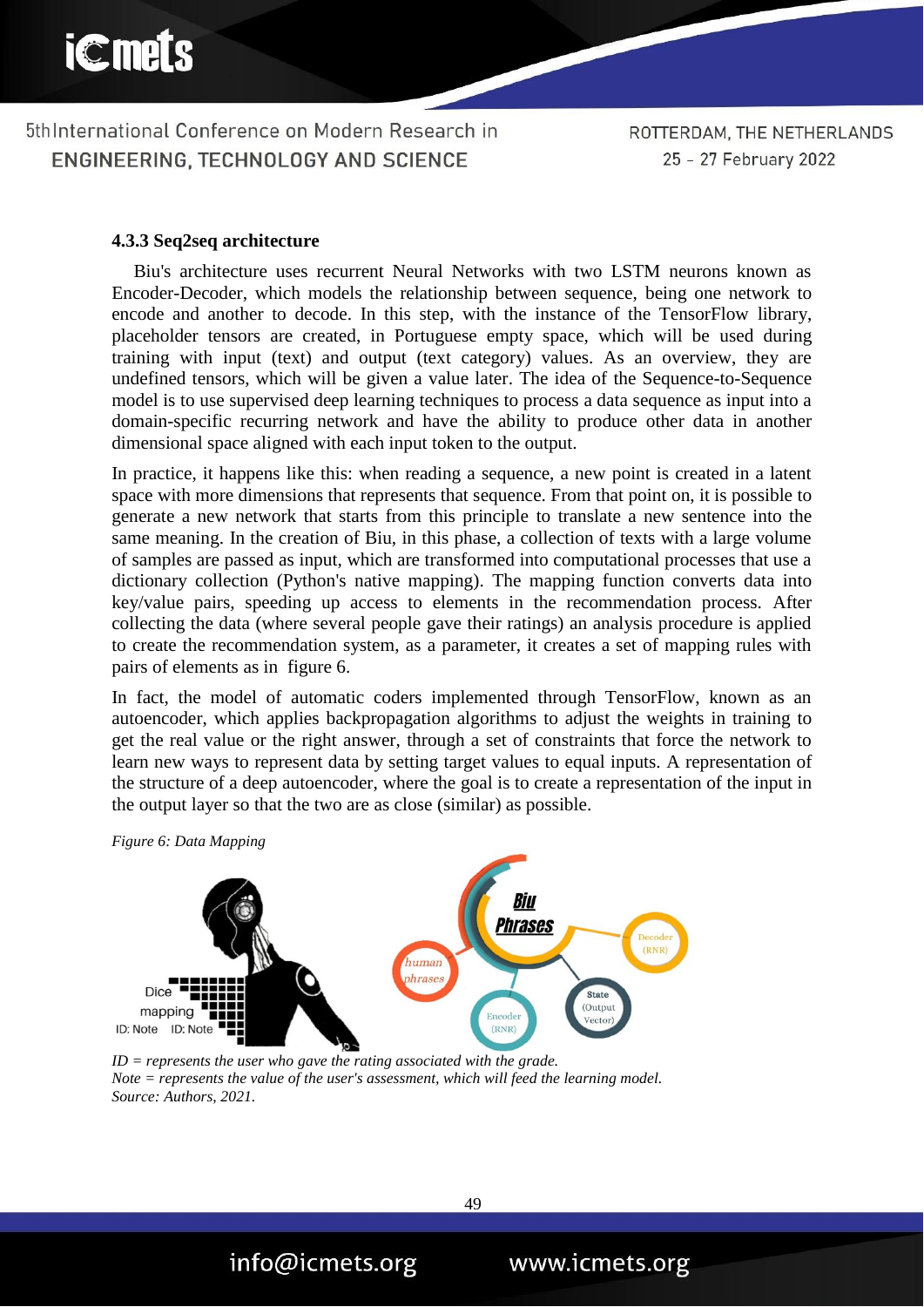ROTTERDAM, THE NETHERLANDS 25 - 27 February 2022

However, the real use of automatic encoders is to determine a compressed version of the input data with the least amount of data loss. That is, the purpose is to find the best and relevant parameters for training a model where the dataset has a large number of parameters. In the Seq2Seq structure the input and output placeholder tensors are created as follows. As input, the human phases, previously treated in pre-processing, with approximately 8,583 records in which they are submitted to two recurrent neural networks. One of the networks has the function of encoding the input data on the network, in a vector representation capable of capturing the meaning and relevant information associated with them. The other network is responsible for receiving as input the vector formulated in the first network and using it to produce the sentence returned as the output of the network. That is, the encoder network, generating a new state (output vector) after reading the entire sequence to the last internal state, where it divides the input data into a compressed version, ensuring that important data is not lost, but the overall data size is significantly reduced. Then, this data is submitted to the decoding network that generates the final sentence of the chatbot. Before the data is passed to the LSTM encoder neurons, a new pre-processing is submitted, starting with the creation of placeholder tensor models to constantly feed the batch size (set of registers) of the input and output variables that are sent to the neural networks to do the training. As parameters, one of the integer types is passed with the IDs of the words for each one of the sentences, and another one of the matrix type with dimensions such as: number of lines (size of the register batches), and the column with the number of words inside the sentence at runtime. As the sentences are very dynamic, the number of words for each sentence can vary, with a maximum limit of 2 appearances in the largest pre-defined sentence previously, and the smaller sentences are added with a complement  $\langle PAD \rangle$  to equal the size of the variables to be submitted to the learning process during each timestep:

*Entrada: Olá <PAD> <PAD> <PAD> - translation: Input: Hello <PAD> <PAD> <PAD> Saída: Olá Tudo bem <PAD> - translation: Output: Hello All right <PAD> Entrada: Tudo bem e você – translation: Entry: All right and you*

If only those phrases mentioned above are inside the batch, the matrix dimensions are [3,4], in which 3 refers to batches and 4 to the number of words to be submitted to training. Two more placeholder tensors are created, one to define the learning rate and another to work with dropout techniques that aim to zero out some values of the input neuron. Thus, preventing overfit, which is when the neural network adapts too much to the training database and when in production, it can present poor results. The pre-processing of the target words (output) that precedes the Decoder function, consists of defining and dividing the batch size instead of feeding the neural network with each response, and the other is adding the identifier symbol at the beginning of each sentence, previously defined as <INIT>. The first pillar of the encoder neural network bed has the objective of receiving human sentences from the database and returning a vector defined as Output Vector. In addition to adding a hidden state for each word that will be used later in the decoder.

The network layer of the decoder performs the decoding of both the training database and the test database in an embedding matrix application (mapping words to real number vectors). By

50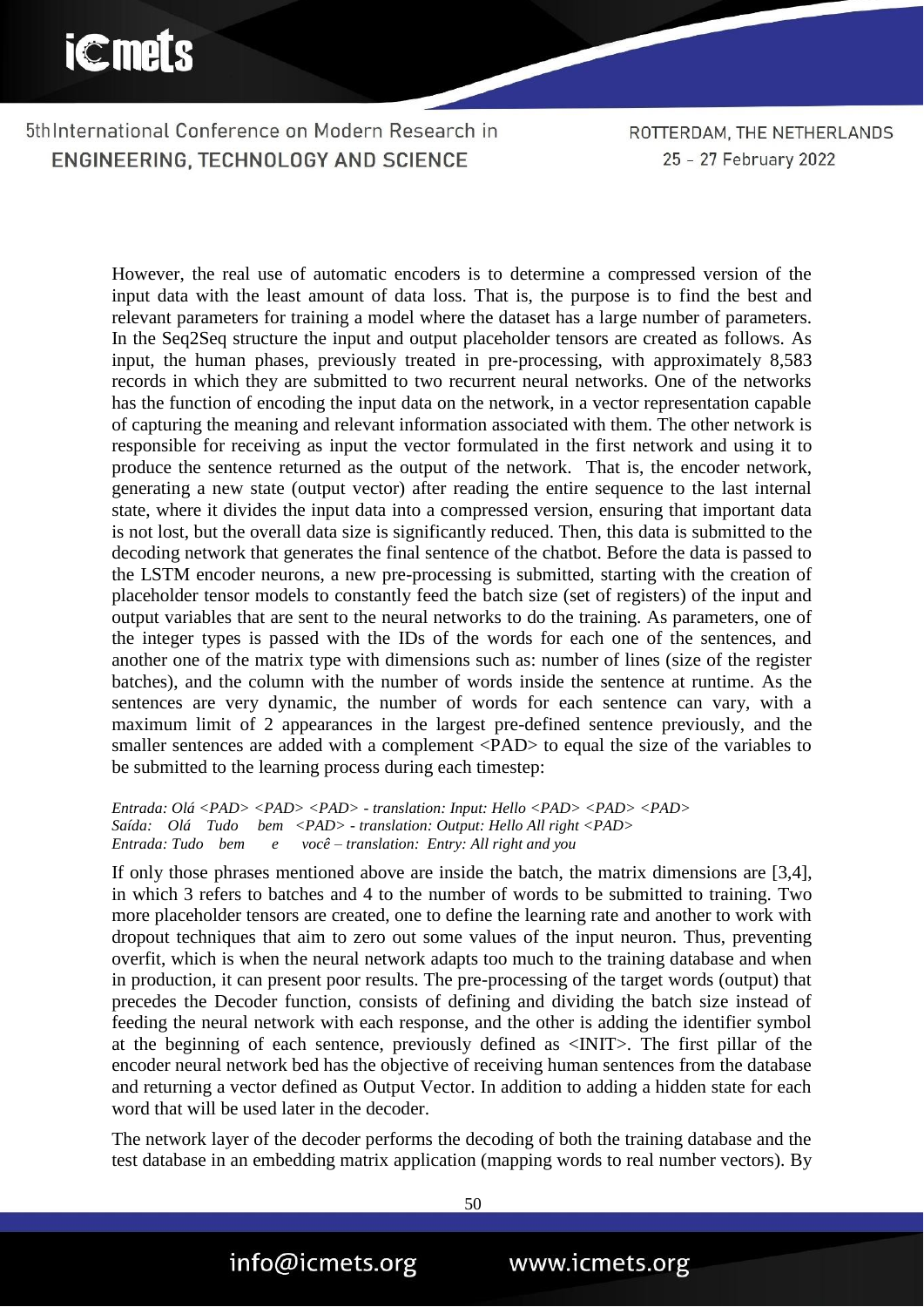ROTTERDAM, THE NETHERLANDS 25 - 27 February 2022

doing that, the data is in a format that the tensors can read. The decoder, in addition to the input, from the previous state, has an additional process, which generates a sequence, based on this compressed sentence, in order to return an output corresponding to the size of the input. It is at this moment that the matrix attention mechanisms with three-dimensional

arrangement related to the decoder cell are implemented, initializing the state with a zero value. However, a decoder layer has access to the encoder layer which adds an importance weight to each of the words and generates a context vector which will be returned to the decoder as an additional input. Or rather, this is where the memory-based filtering of the user profile takes place, through similarity between the keys and the outputs (real answers). Thus, the content that has the greatest degree of similarity with the behavior of the reader is recommended. In other words, before recommending a certain literary work to user 'A', the network filters the average of the best-rated content previously by a group of readers with the same behavior profile as the present user as in figure 7.



*Source: Authors, 2021.*

In the last part of the decoder layer, where the dense neural networks are fully connected in the network, which are the final responses to be displayed by Biu, generates a probability for each of the words that exist in the output vector in the confidence of the function of softmax activation, which is also of the sigmoid type, used for sorting neural networks.

#### **4.3.4 Biu Learning Process**

info@icmets.org

The knowledge of Biu consists of learning how to adjust the synaptic weights of the output layer of each iteration so that the output vector approaches the expected value for the final answer. This adjustment is performed by the backpropagation optimization algorithm, which has an epoch number with stopping criteria. For initialization of weights, a standard deviation of 0.1 was assigned. This deviation shows how much variation or 'scatter' there is from the mean (or expected value). The number of epochs was set at 100 times that the network will undergo weight adjustment. Each epoch is the net equivalent of going through all 8,385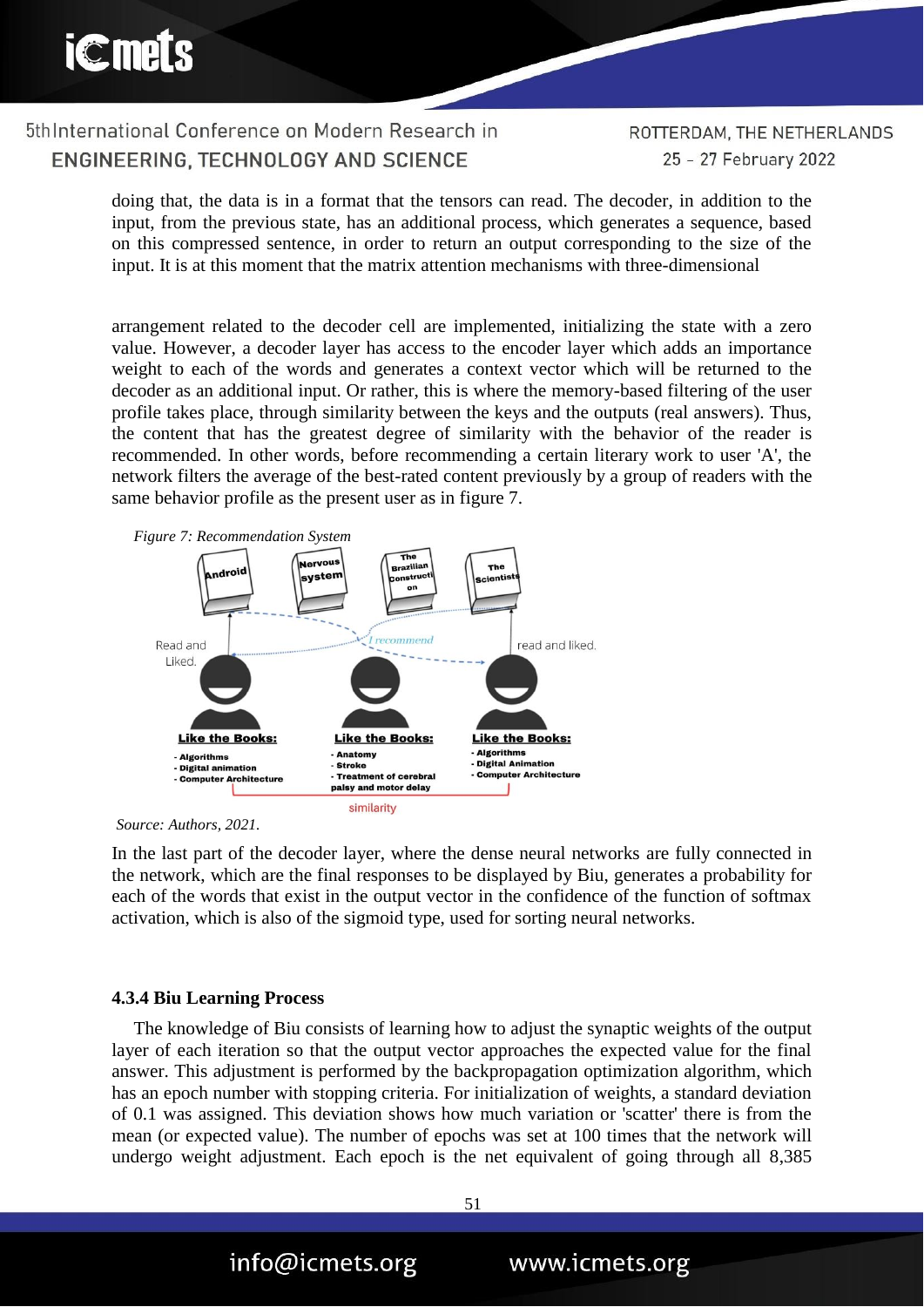ROTTERDAM, THE NETHERLANDS 25 - 27 February 2022

records previously handled, divided by the 32 batch number. The link between epoch and batch is that in training they are passed to the neural network. The batch has the size of 131 records, which are formed with 32 sentences to update the weights.

Another defined hyperparameter is the input values that the neural network will have that will later be submitted to embeddings. When setting the embeddings array size of the encoded with 8,583 as rows (organizational table) and of the related decoder with 512 as columns. In

the architecture of a recurrent neural network, Biu has three input layers that start with the learning value of 0.01. This value is adjusted according to the decay (gradient descent) value of 0.9 declared manually where at each epoch the value of learning is decremented. The dropout probability value is set to 0.5 in Biu. When defining the section in tensorflow, all variables or the entire tensorflow graph are assigned, so that it does not accumulate several objects in memory, which can generate memory overflow errors. The input layer receives, through the placeholder, tensor parameters defined with the default number of words of 25 positions and all the hyperparameters defined previously. The input layer receives, through the parameters of the placeholder, tensors defined with the number of words of 25 positions and all the hyperparameters defined previously. The dimensions of the input tensors are passed the ID referring to each word, represented by an embeddings layer matrix.

The training predictions are obtained by invoking the seq2seq model, passing as parameters: input placeholders with tensor reverse to fill the received sentence length tokens and output placeholder tensors with sequence length, that is, the size of answers, questions, matrix embeddings, the batch size and the ID of the words. So, the network will return the total amount of words. For problem-to-text error calculation, the Sequence Loss function separates the training prediction variables, the expected responses, and a matrix of weights to adjust the weights in the initial position. The model uses the Adam optimizer to update the new gradient values, from a a perturbation of values in the initial solution that makes it change its configuration and thus making it possible to explore a new feasible solution. Biu training consists of running an entire time and already testing the validation database, in order to evaluate the performance of the algorithm.

The time it will take and the error of each batch are returned to analyze how the algorithm is behaving. This is also the case with the validation base, where the average error for the validation is less than the minimum value that exists in the error validation list, which means that there have been improvements if there is no need to learn a little more. This first configuration proposed for validation with the tensorflow tool showed an irrelevant accuracy (below 0.5), being necessary to carry out the test in other versions and larger models, in order to verify the scalability of the results. Providing to the neural network training base a more textual data can help on improving the accuracy in the learning process (Above 0.5). A future study for optimizing the learning of Biu will be the validation in two aspects: analysis of characteristics (the number of input variables figured as of a relevant complexity for the experiment, so a validation of which characteristics are really important is required) and comparison of parameters, as in Santos et al. (2020) and tensorflow versions (such as TensorFlow 2.3). In addition to future learning experiments with the developed structure, the aim is to evaluate the possibility of implementing new tools for audio survey responses, mainly directing visually impaired people to locate the book within the collection. Integration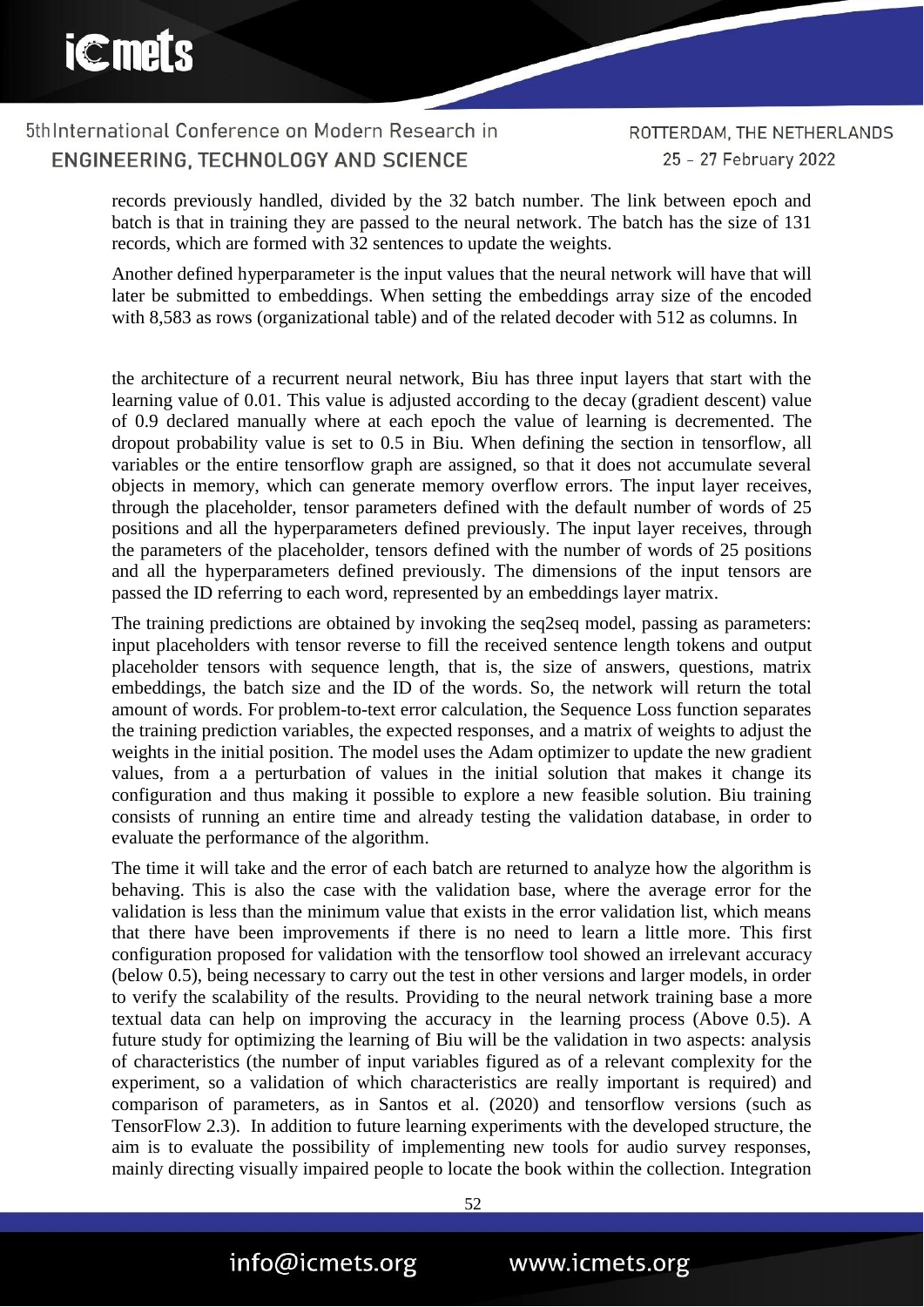

ROTTERDAM, THE NETHERLANDS 25 - 27 February 2022

with the google scholar API so that articles from the most diverse areas are also indicated. Price analysis of books and articles that are not included in the dataset.

## **5. Conclusion**

During the project implementation, contributions were obtained, limitations and challenges were identified; and various future possibilities were glimpsed. A treatment of real data from queries to works of a real university library was demonstrated, as well as its

treatment for the use of NLP focused on supporting a chatbot directed to literary works, which represents a differential of the proposed work against the solutions already available in the literature.

As a demand for future research, the issue of incompatibility of tensorflow versions was observed, which figured as a limiting issue for the progress and success of the proposed project. In view of the time available for development, new research must be carried out within an adequate time frame. Finally, the structures developed, even with the learning period pending, allow for other aspects of contributions, such as integration with the google scholar API to also indicate articles from the most diverse areas, price evaluation and service to the disabled public, in Portuguese.

#### **References**

- Abiodun, O. I., Jantan, A., Omolara, A. E., Dada, K. V., Mohamed, N. A. and Arshad, H. (2018). State-of-the-art in artificial neural network applications: A survey. *Heliyon*, 4(11).
- Chowdhury, G. G. and Chowdhury, S. (2003). *Introduction to digital libraries*. Facet publishing.
- Cristobal, A. S. (2018). Expectations on library services, library quality (LibQual) dimension and library customer satisfaction: relationship to customer loyalty. *Library Philosophy and Practice (ejournal)*, 1706.
- Deng, L. and Liu, Y. (Eds.). (2018). *Deep learning in natural language processing*. Springer.
- García, T. X.; Viera, A. F. G. (2010) Biblioteca 2.0: levantamento do seu uso em bibliotecas. *Ciencias de la Información*, v. 41, n. 2, p. 17-26.
- Goyal, P., Pandey, S., and Jain, K. (2018). *Deep learning for natural language processing*. New York: Apress.
- Gleason, N. W. (2018). Higher education in the era of the fourth industrial revolution (p. 229). Springer Nature.
- Kang, Y., Cai, Z., Tan, C. W., Huang, Q. and Liu, H. (2020). Natural language processing (NLP) in management research: A literature review. Journal of Management Analytics, 7(2), 139-172.



info@icmets.org